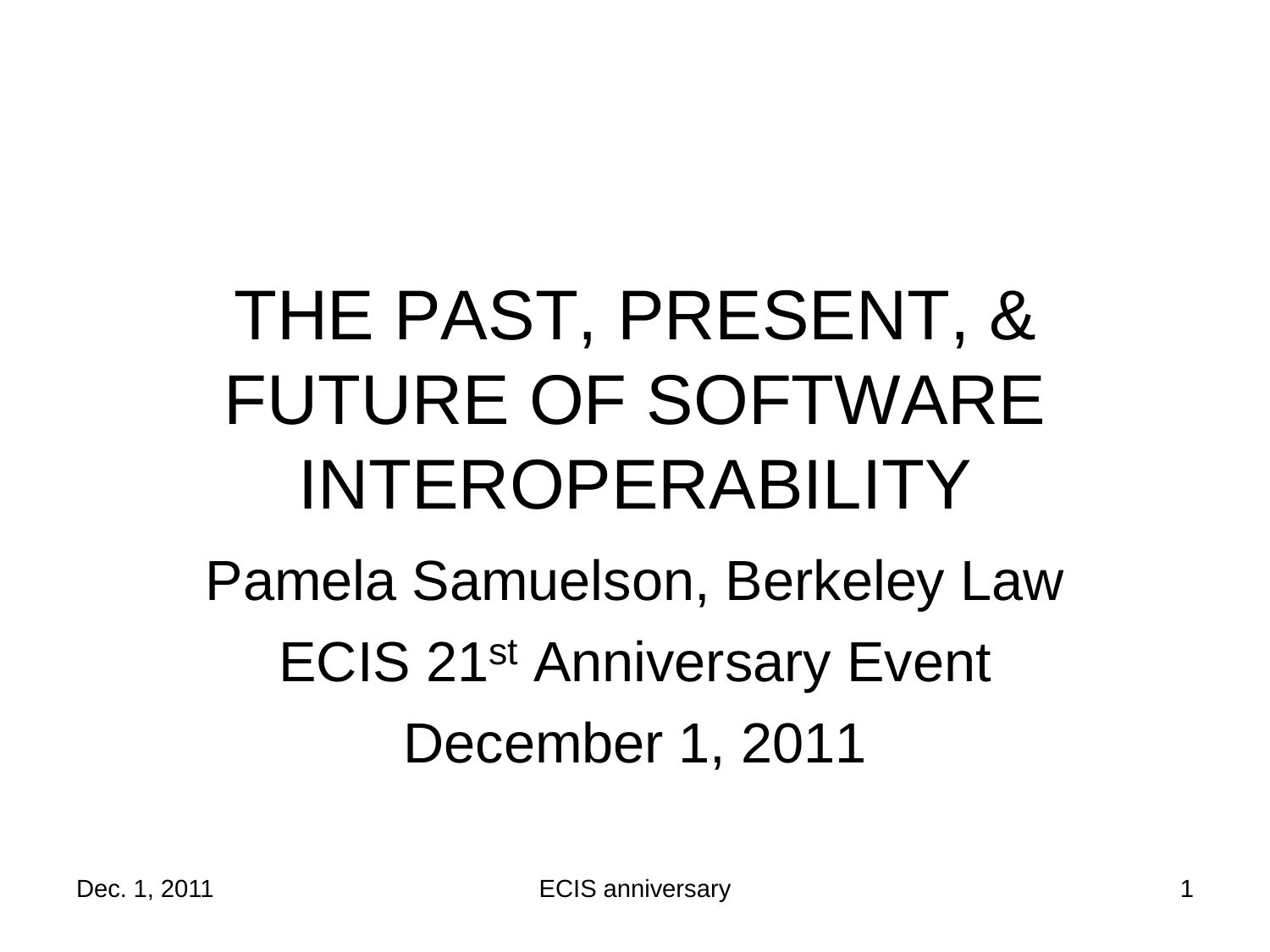## LOOKING BACK

- It was far from inevitable—though this may not be obvious to those of you who were not part of the struggle in late 1980s/early90s—that copyright protection would be unavailable for program interfaces (IFs)
- After all, they are typically complex and detailed, requiring skill, judgment, & creativity to develop, seemingly satisfying copyright's originality standard
- Major US developers—notably IBM Corp.—were vigorously promoting copyright protection for IFs; ECIS was formed to explain why reimplementing IFs good
- Left to their own devices, copyright professionals might well have been receptive to IBM's claims
- But competition law & policy provided important counterweights, and ECIS helped to shape SW directive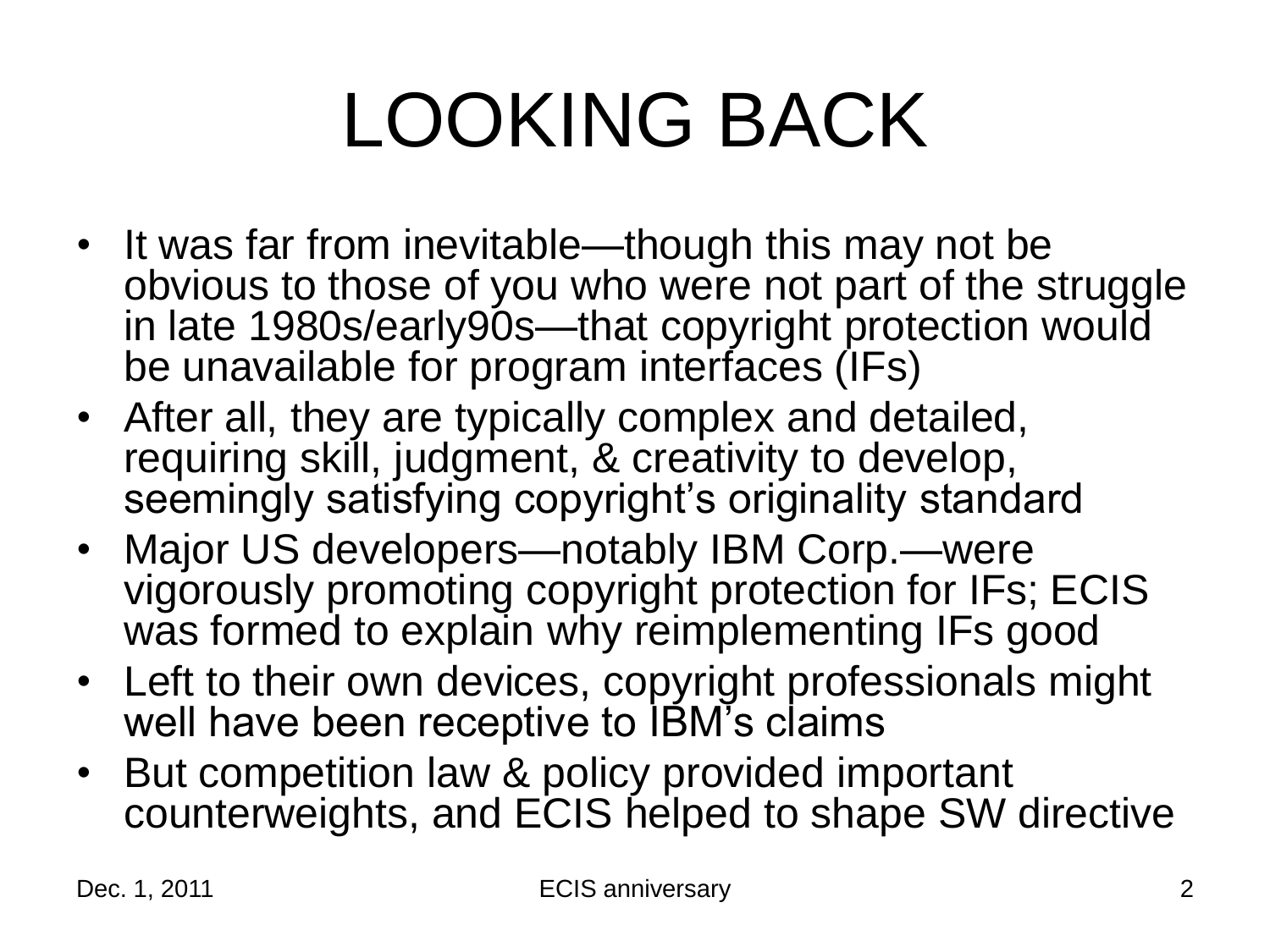## STATE OF PLAY TODAY

- US & EU have seemingly adopted the same legal rules on interoperability, albeit via different routes
	- Interface information necessary to achieving interoperability is not within the scope of protection that © law provides to programs
	- If reverse engineering is necessary to get access to interface information, it is lawful to do this
- Lest we be complacent, however, there are possible perturbations to watch out for

– *SAS v. WPL* before ECJ, *Oracle v. Google* in US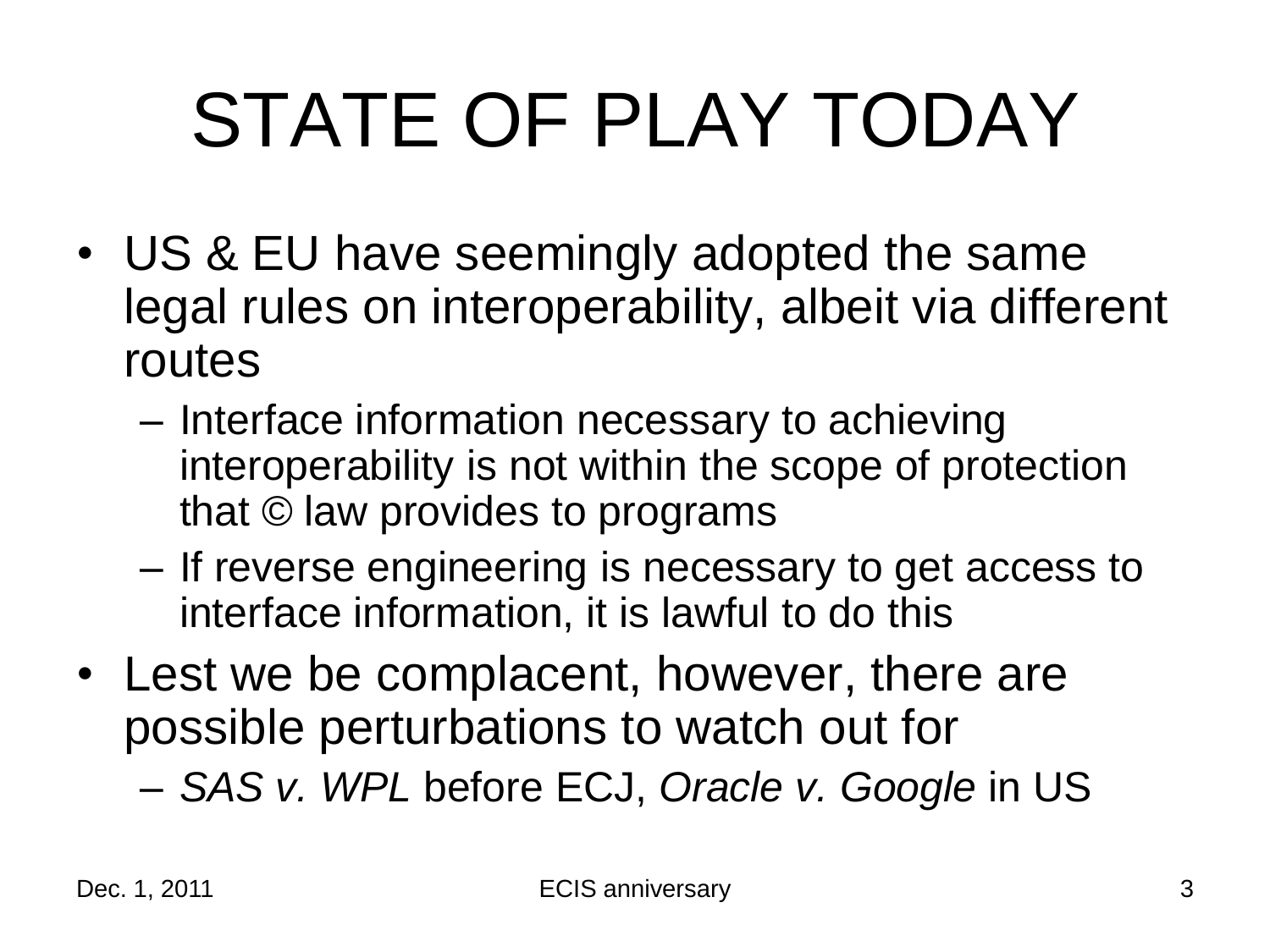## HOW DID WE GET HERE?

- Some US developments predated EU developments and had some influence on the SW directive, in part because of fierce lobbying by some US firms on software IP issues insisting EU must be consistent with US developments
- EU competition authorities' experiences with IBM's abuse of dominant position through changes to interfaces that rendered previously compatible products incompatible helped to inform SW directive too, as did ECIS arguments
- Brief review of this history may help put the *SAS v. WPL* dispute in context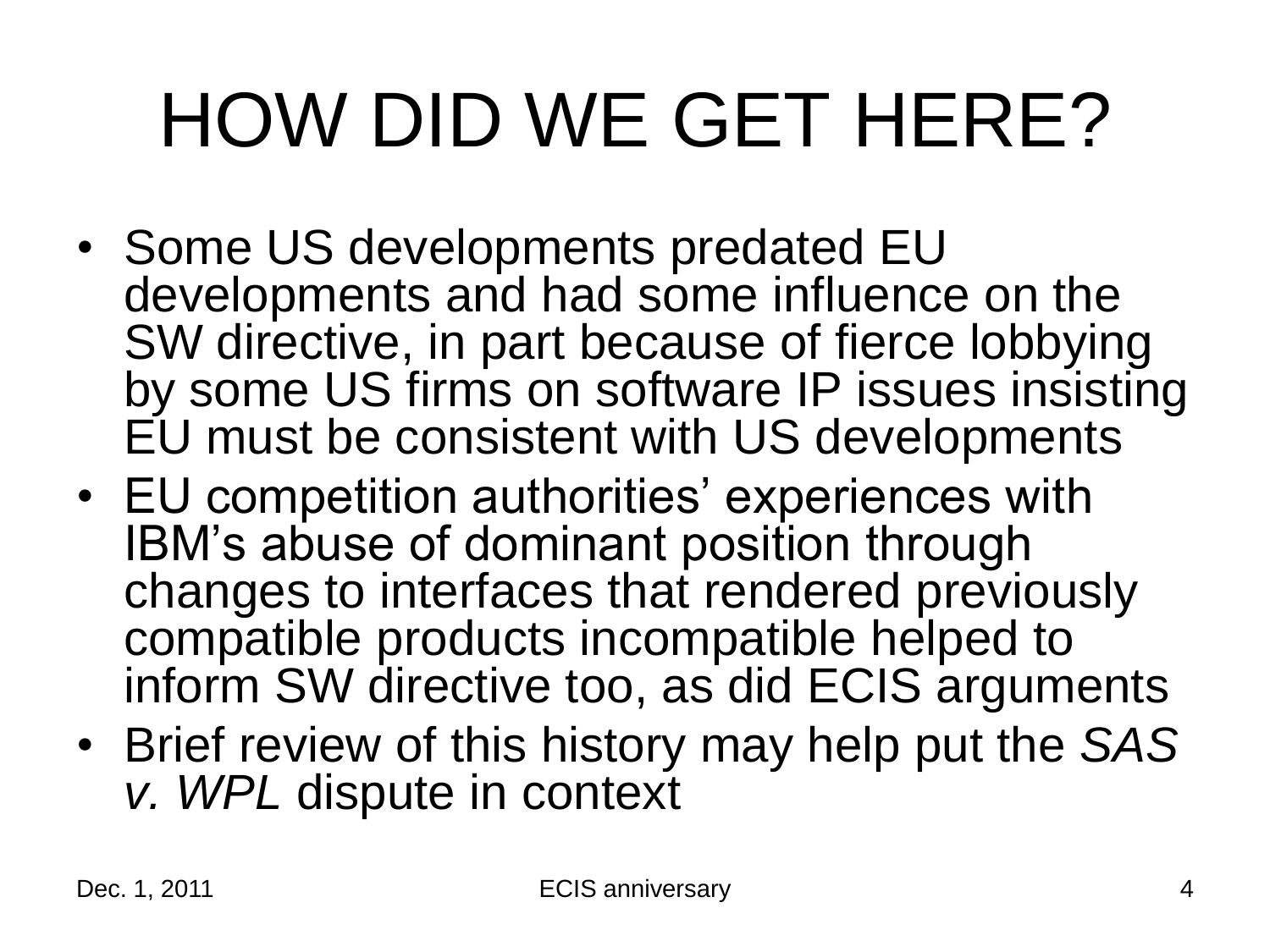# CONTU (1979)

- At the time the CONTU Commission was deliberating about © & new technologies, the int'l conversation on SW protection mainly focused on a sui generis approach
- CONTU asserted that © was already available to software, but to allay any ?s, it recommended some amendments to  $\odot$  to clarify this + allow backups, bug-fixes, etc., enacted in 1980
- CONTU did not anticipate interoperability issues
	- Nor did it speak about language or behavior
	- But sec. 102(b) excluded processes, methods of operation, & systems from © which became impt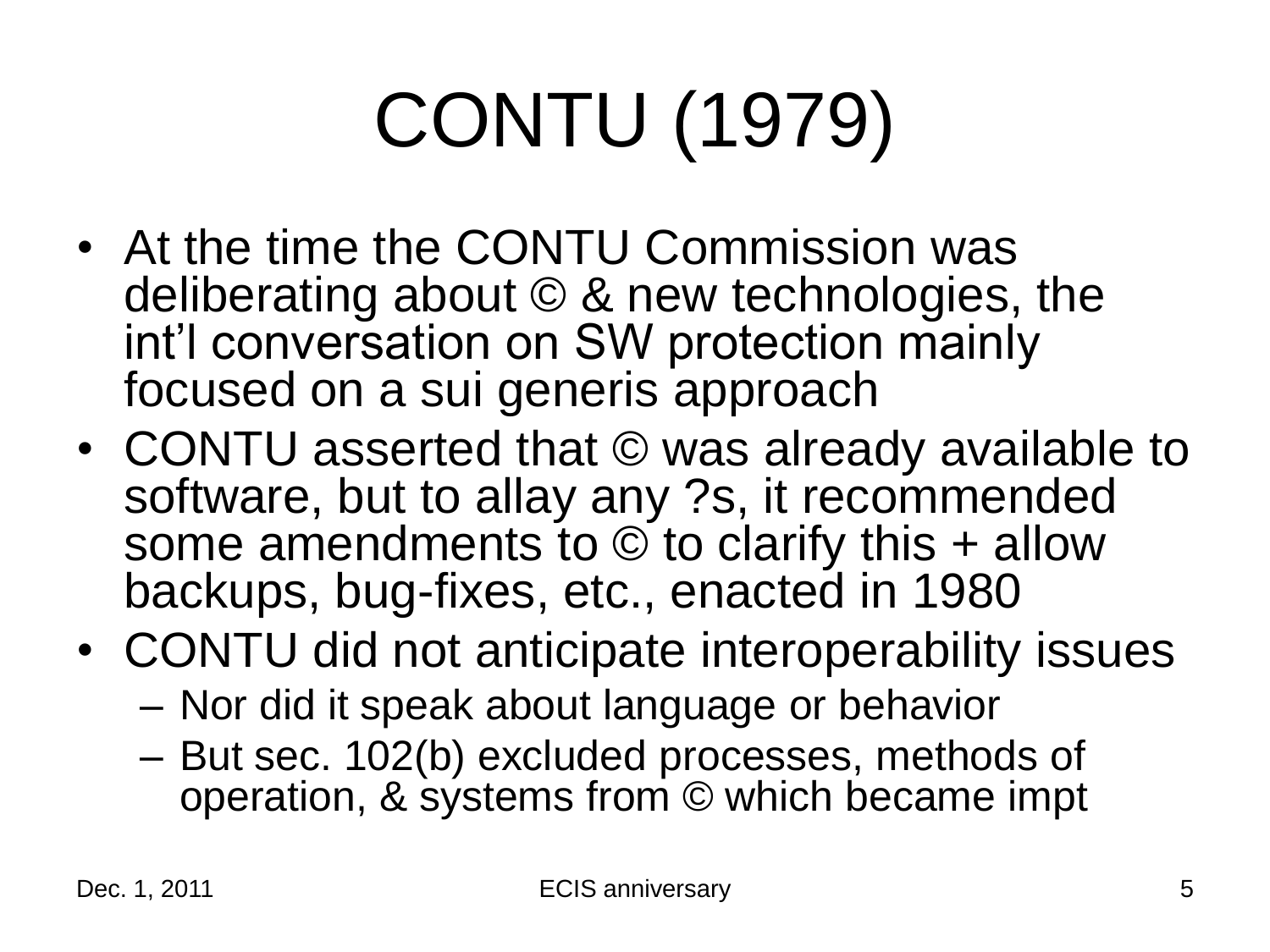## APPLE v. FRANKLIN (1983)

- Franklin developed "clone" of the Apple II computer, copied Apple II-OS, bit for bit
- Franklin argued that it was necessary to copy OS exactly to be compatible with programs written for Apple II
	- Hence, program ideas & expressions had "merged"
- CT AP: "Franklin may wish to achieve total compatibility with [Apple II applications], but that is a commercial & competitive objective which does not enter into the somewhat metaphysical issue of whether particular ideas & expressions have merged."
- But Franklin did not even try to develop own programs to implement Apple II-OS functionality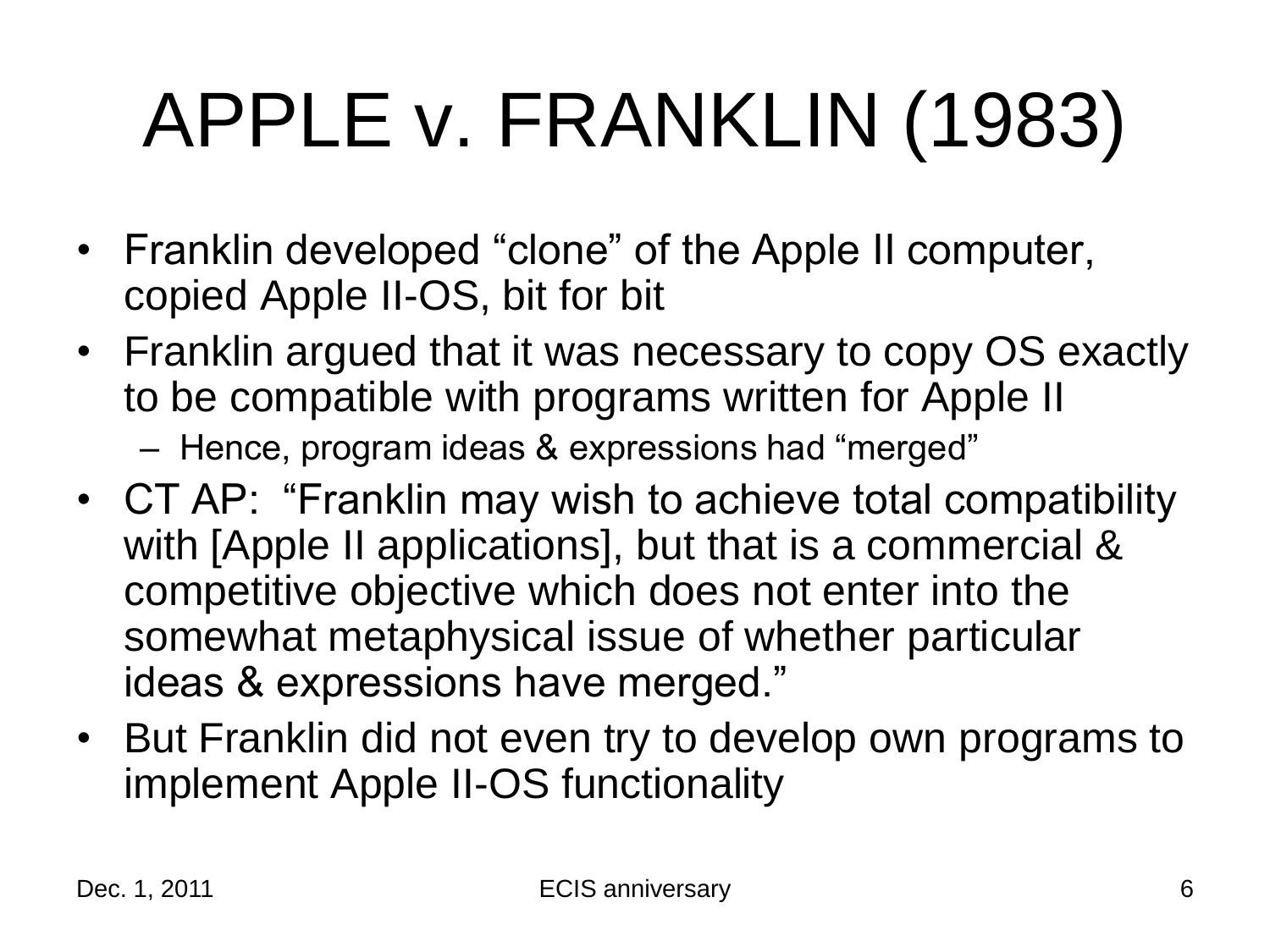# WHELAN v. JASLOW (1986)

- Jaslow hired Whelan to help him automate common dental lab business processes
	- He was the domain expert, had taught himself to code
	- But she was a more expert programmer
- After a falling out, Jaslow developed a competing program
	- J used different programming language, different algorithms, designed SW to run on different computer than W's
	- But overall structure was similar, as were data and file formats, & 5 subroutines performed similarly ("look & feel" a/k/a program behavior)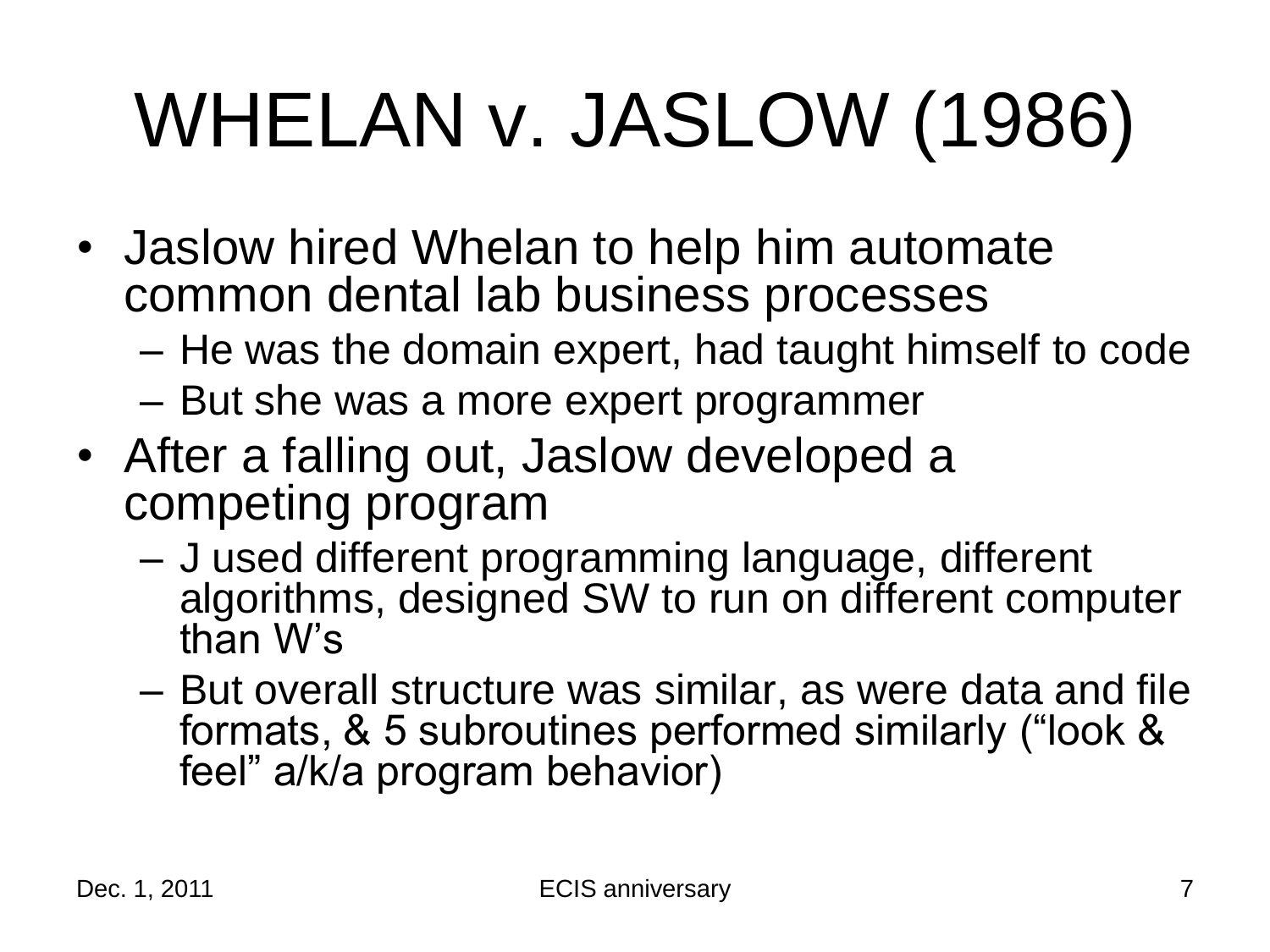#### WHELAN'S ARGUMENTS

- SW = literary work
	- SSO of novels & plays is protectable by ©
	- SSO of software should also be protectable
- Without protection for program SSO, too little incentive to invest in program development
- 102(b) = restatement of idea/expression distinction under which only high level abstractions outside ©
- Similarities were too detailed to be "ideas"
- Other ways to structure the programs, so infringement to make substantially similar choices
- Not a case about interoperability but concept of "SSO" was so broad, it seemingly extended to IFs & behavior
	- SAS's arguments in *WPL* case are quite similar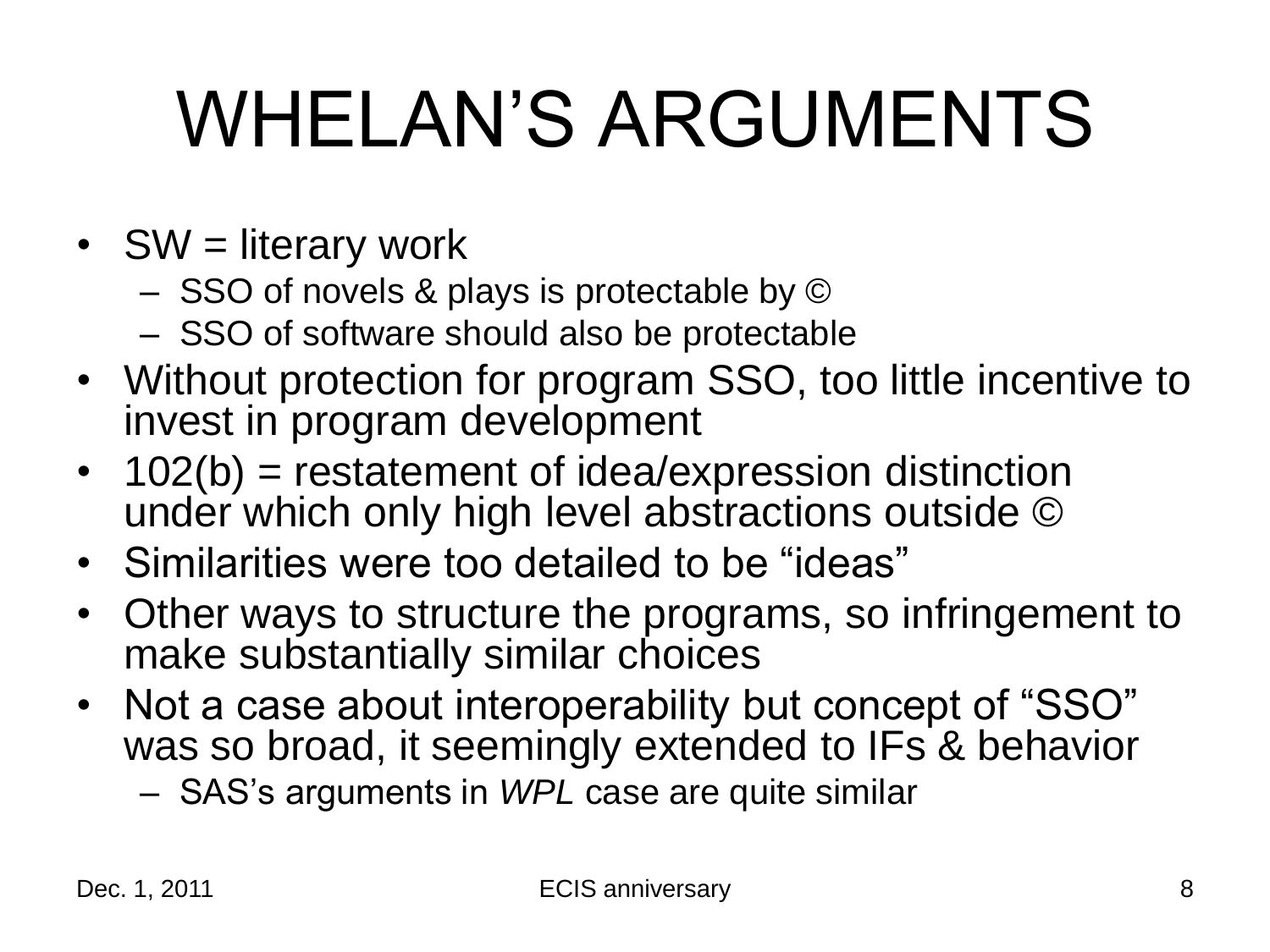#### PROBLEMS WITH *WHELAN*

- Did not distinguish between high and low level detail SSO, or between different types of SSO, such as methods of operation excluded by 102(b)
- Did not recognize that sometimes structural similarities in programs may be due to their implementation of the same functional process, also excluded by 102(b)
- Ignored competition & innovation policy consequences of very broad SSO ruling
- Along with anti-compatibility dicta from *Franklin*, it was not looking good for interoperability in US in late 1980s
- *Whelan* was promoted by IBM et al. in EU debates as supporting IF protection by ©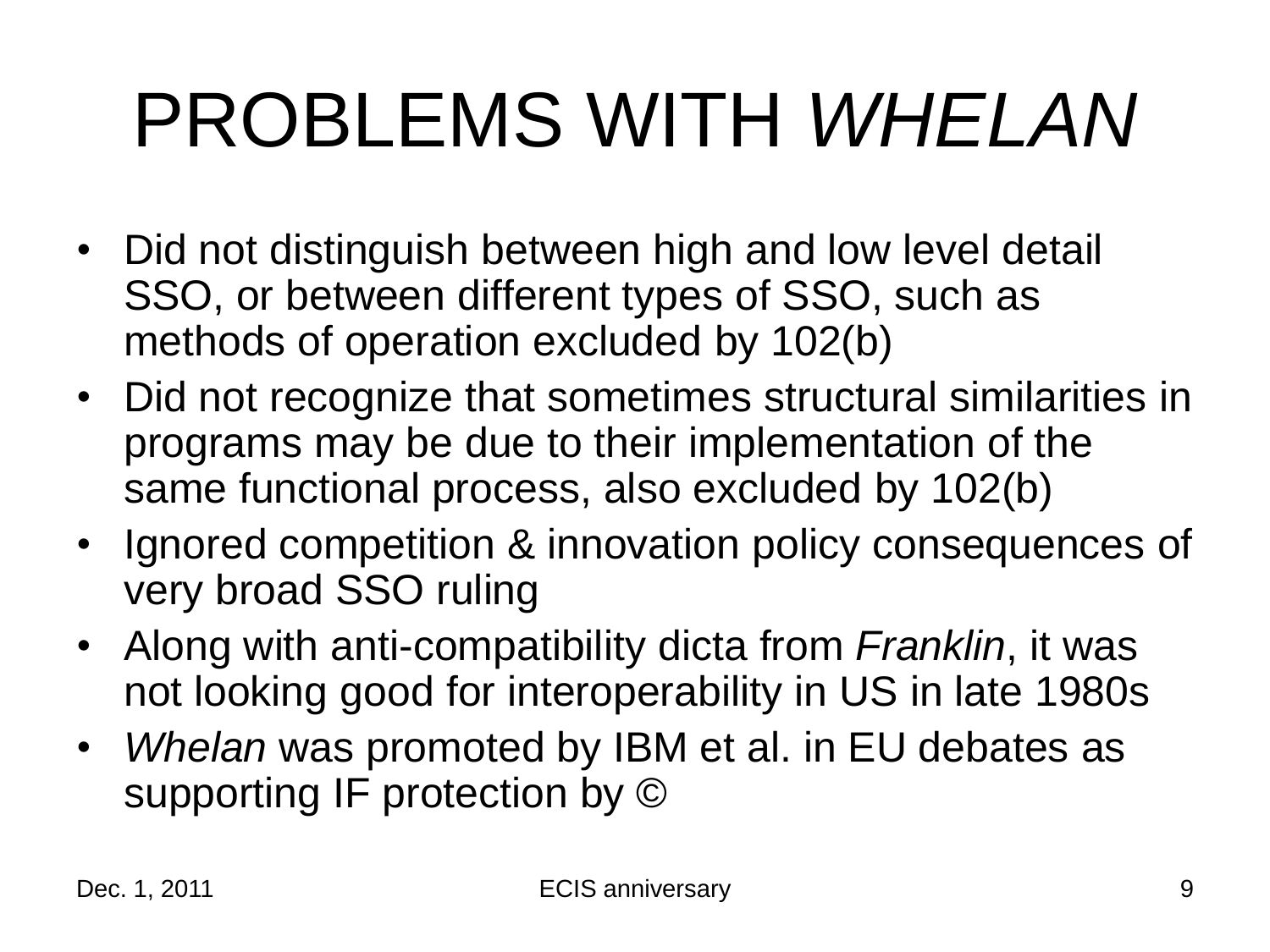#### EU DEVELOPMENTS (1988-89)

- 1988 EC "green paper" considered both  $\odot$  & sui generis forms of protection for software
	- Recommended © as primary vehicle
- Commission proposed directive on legal protection of computer programs in 1989
	- Initially did not exclude program interfaces from scope
	- No reverse engineering exception either
- SAGE for IBM & some other US firms argued that IFs were © SSO, also argued reverse eng'g was illegal in US

– USTR Hills (IBM board of directors): must be © for IFs, no RE

• ECIS argued for reverse eng'g, vs. IF protection to allow independent development of interoperable programs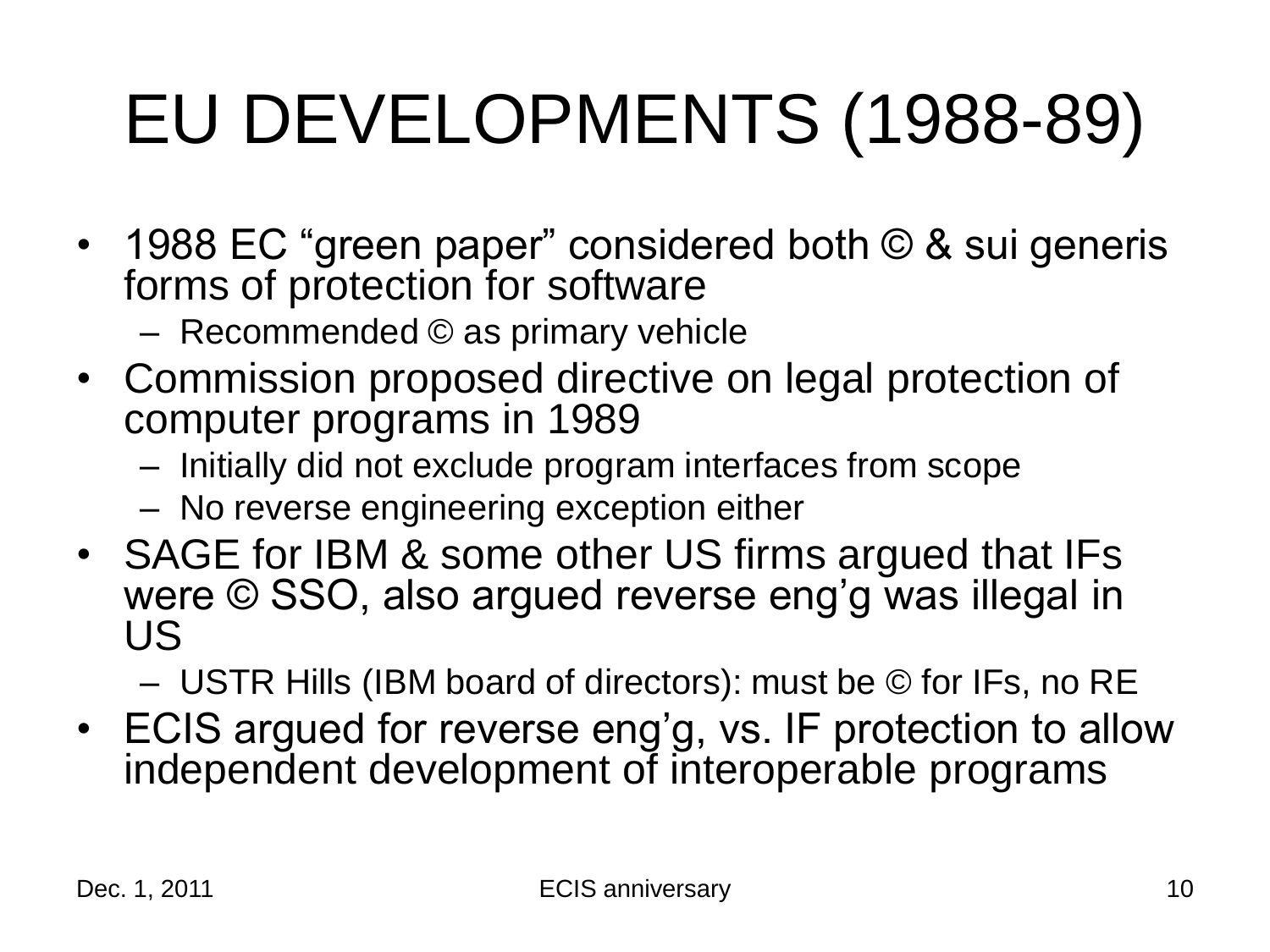### 1991 SOFTWARE DIRECTIVE

- SW protected as literary works, including preparatory designs; protected vs. reproductions & adaptations
- Recital defined IFs as parts of programs that provide for interconnection of SW &/or HW
- Art. 1(2) states that ideas & principles that underlie programs, including those that underlie IFs, not protectable by © law
- Art. 6 recognized that IF info is sometimes not available, might be necessary to decompile a program to extract IF info; OK to do this in order to develop non-infringing SW – Art. 9(1) ensures this privilege cannot be overridden by K
- Reasonable interpretation: interfaces necessary for achieving interoperability not within © scope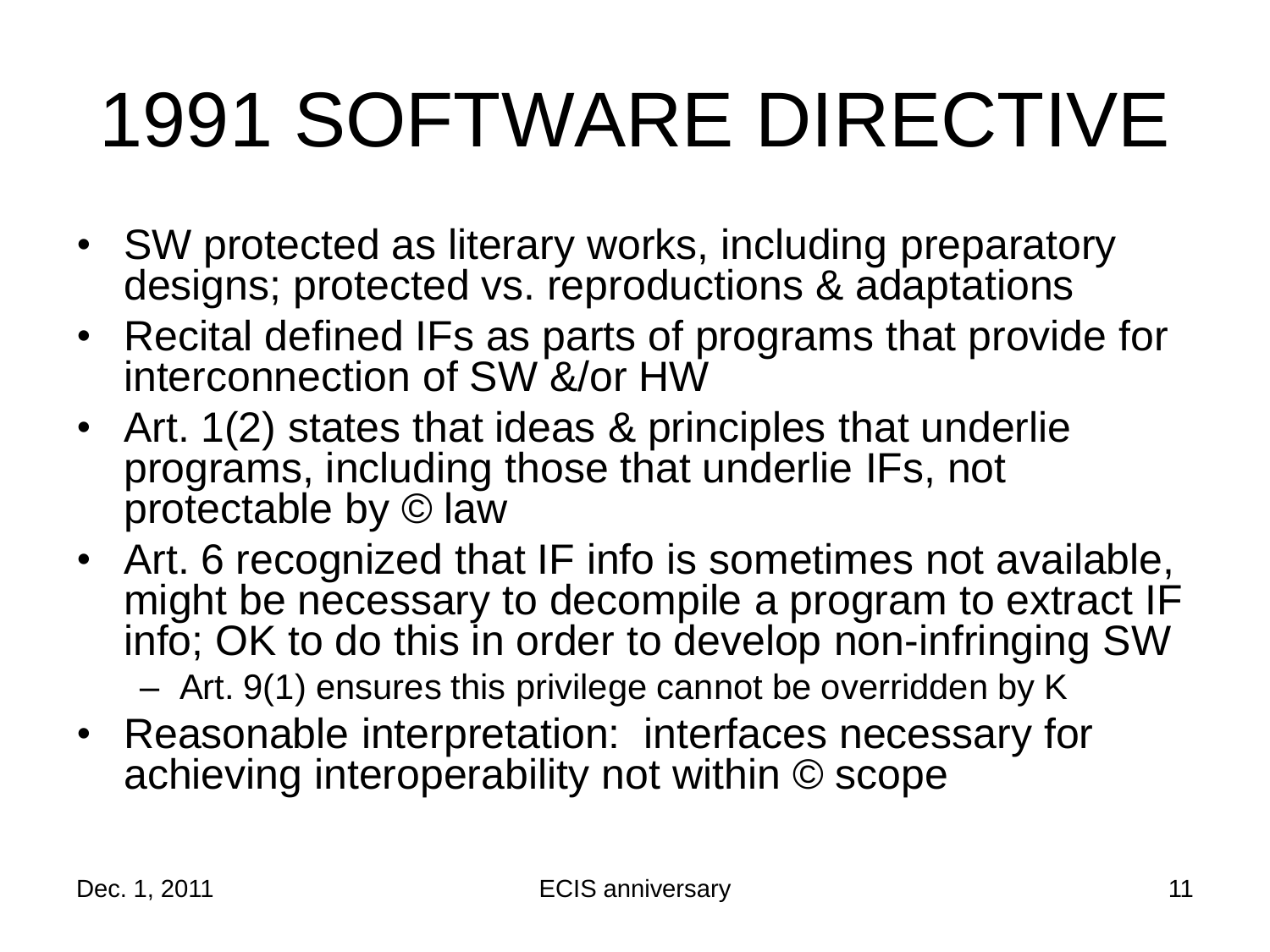## SOFTWARE DIRECTIVE

- Art. 5(3): right of lawful user to study or test functioning of program to determine ideas & principles (implicit: right to reuse these)
	- This too cannot be overridden by K under Art. 9(1)
- Recital 14: to the extent logic, algorithms, & programming languages comprise ideas & principles, they are not protectable aspects of programs
- Directive does not say anything about program functionality or behavior, but focus on "literary" aspects of software suggests not
- Remarkably little litigation about SW directive
	- *SAS v. WPL* likely to be important precedent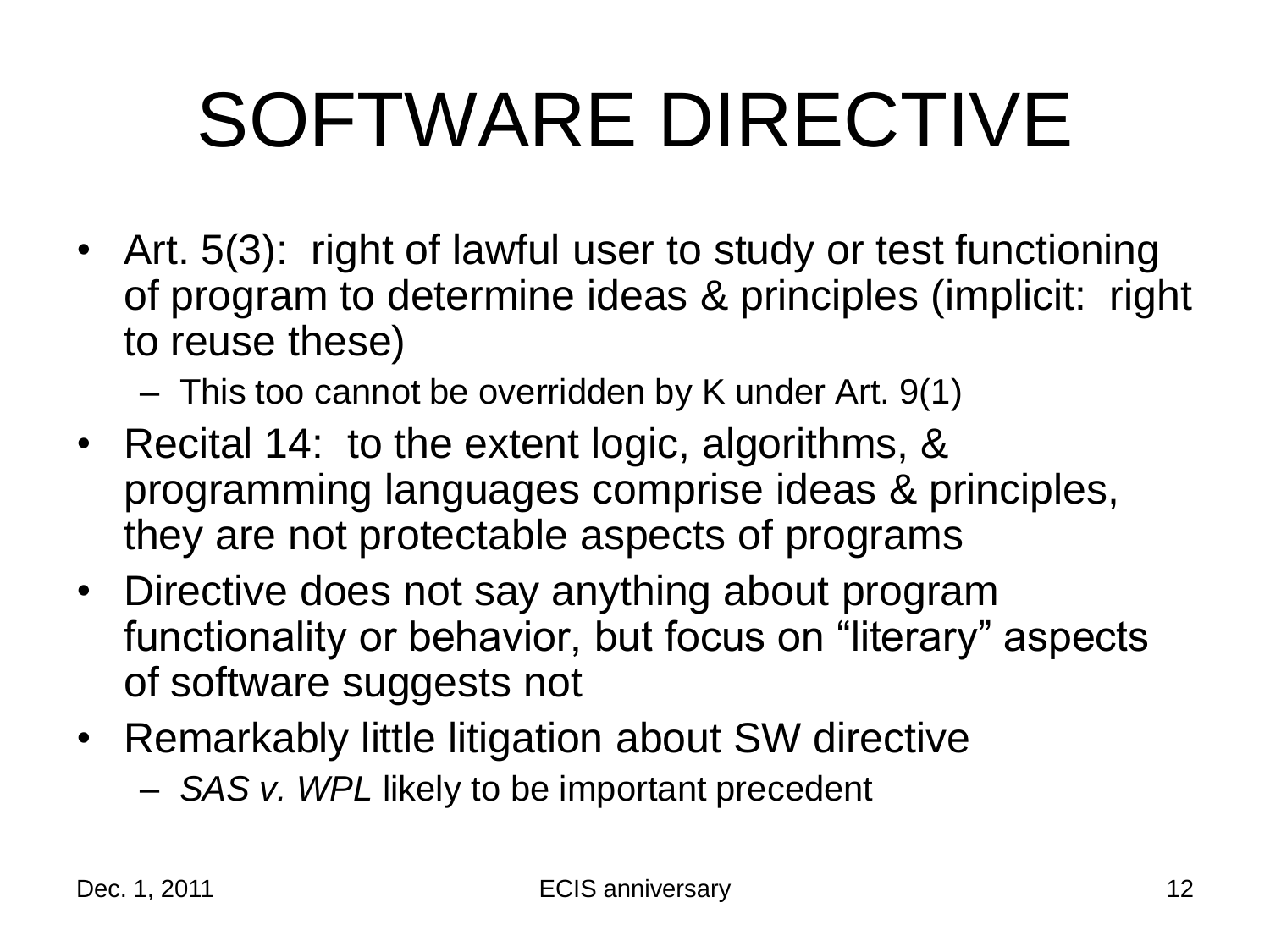#### POST-SW DIRECTIVE DEVELOPMENTS IN US

- Computer Associates v. Altai (1992) was first definitive ruling on IF issue in US
	- CA relied heavily on *Whelan*, arguing that interfaces were SSO protected by ©
	- But CT AP ruled that IFs are unprotectable
- Sega Enterprises v. Accolade (1992) was first appellate court ruling on decompilation for purposes of achieving interoperability
	- Trial judge ruled decompilation was infringement
	- But CT AP ruled it was fair use when done for legitimate purposes such as achieving interop'ity
- Had these decisions been rendered before SW directive adopted, directive might have been stronger on IF exclusions & legitimate reasons to reverse eng'r SW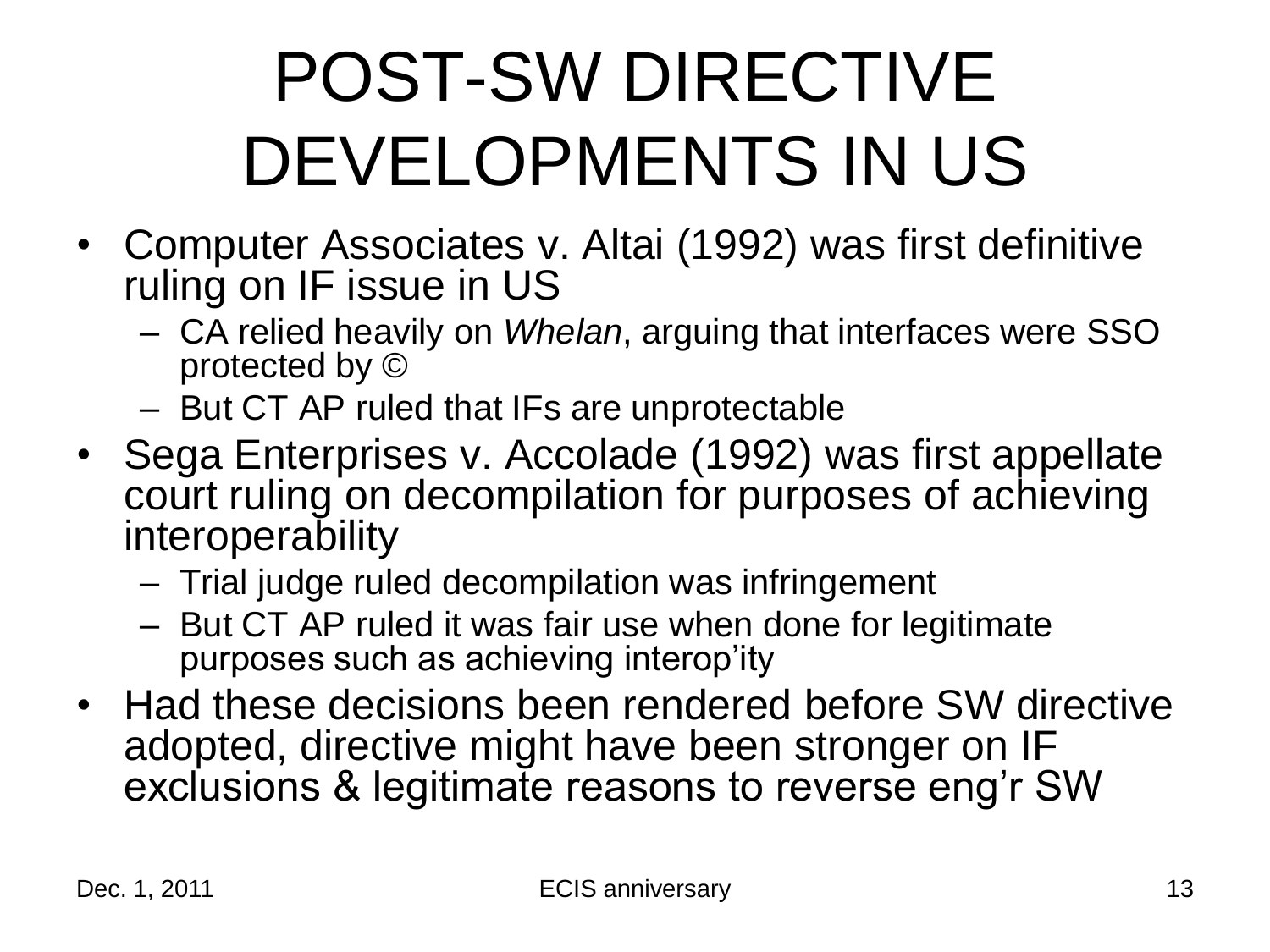## *ALTAI*

- List of services & parameter similarities were to be expected because both CA's and A's programs needed to interoperate with IBM OS's
	- This was a constraint on programmer choices by external factors
	- Other similarities were as to abstract or public domain
- CA's arguments for broad protection were inconsistent with *Feist v. Rural Publications*, with *Baker v. Selden* & progeny, & with 102(b)
- CT AP: maybe functional design elements of program SSO should be patented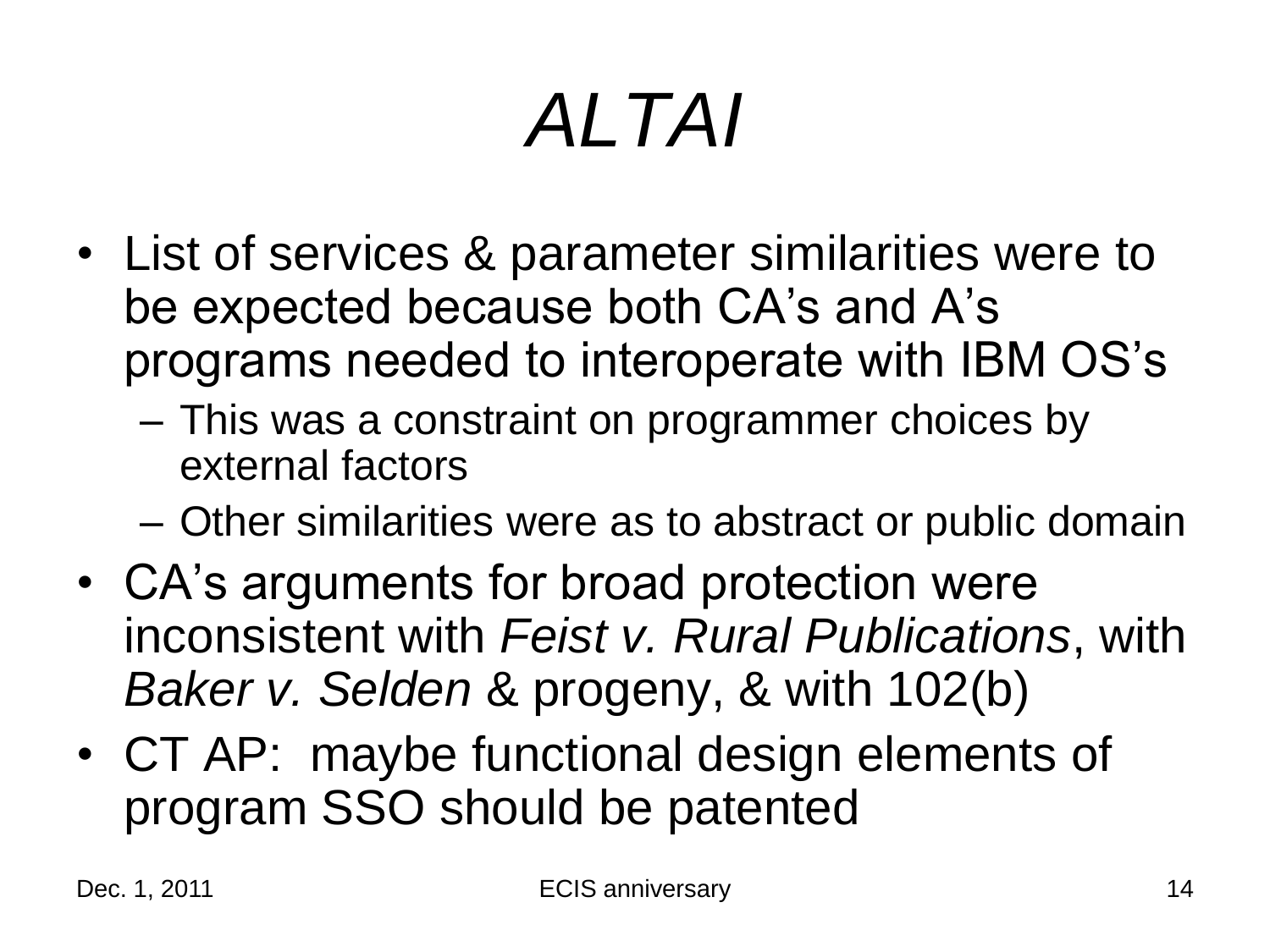# SEGA v. ACCOLADE (1992)

- Accolade reverse-engineered Sega code to discern how its interfaces worked so it could sell games for the Genesis console
- Sega argued RE copying was infringement
- Accolade won on fair use:
	- Purpose: to extract functional requirements for achieving interoperability = unprotectable elements of program, relying on *Altai* re no © for IFs
	- Nature of work: SW does not reveal unprotectable elements so RE necessary
	- Amount: copy whole thing, but necessary to extract
	- Harm: not commercially exploiting RE copies
- Accolade copied one segment of code that was essential to interoperability; court ruled this did not infringe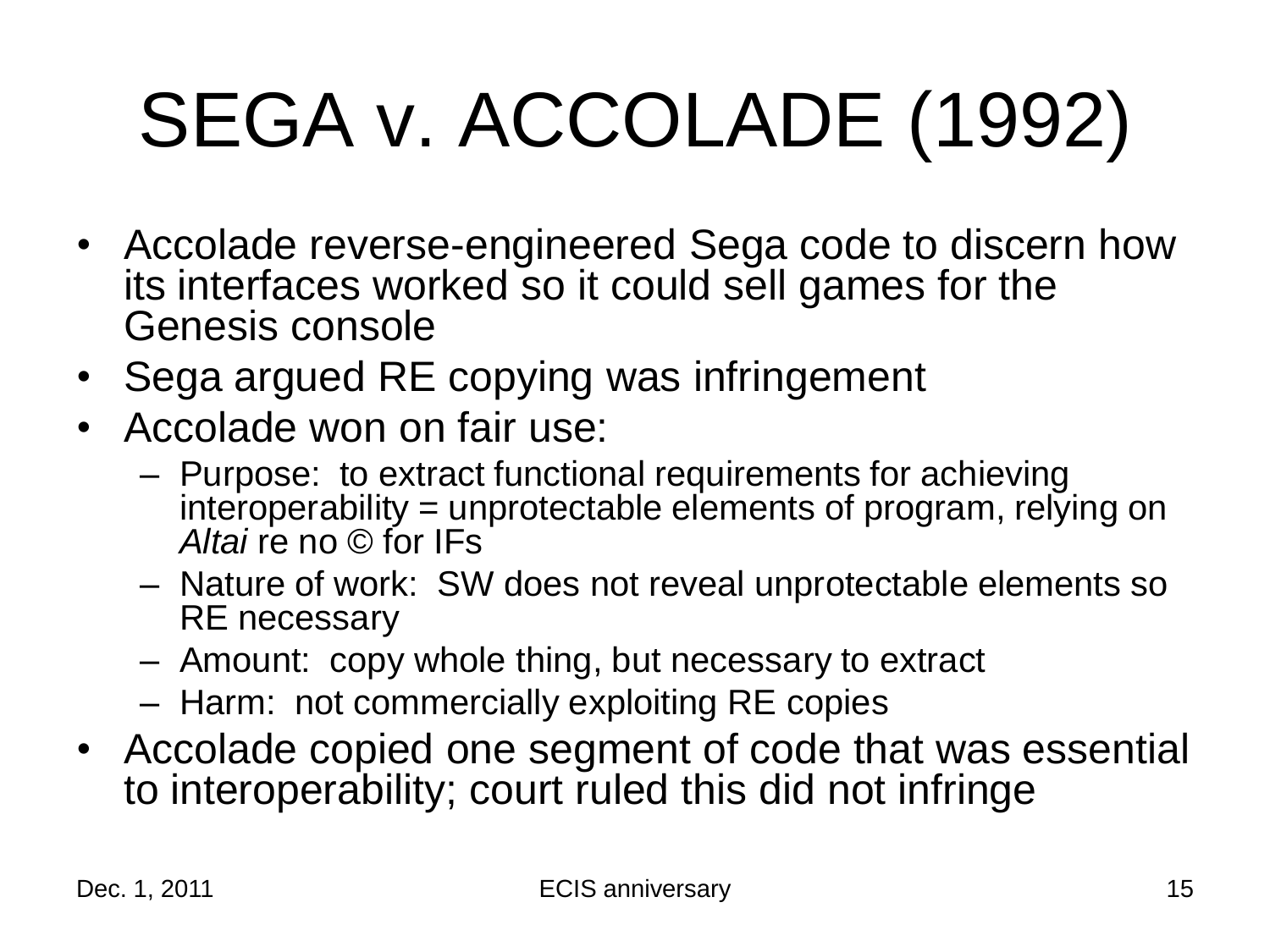## 9 th Cir in *SEGA*

• "If disassembly of copyrighted object code is per se an unfair use, the owner of the copyright gains a de facto monopoly over the functional aspects of his work—aspects that were expressly denied copyright protection by Congress. In order to enjoy a lawful monopoly over the idea or functional principle underlying a work, the creator of the work must satisfy the more stringent standards imposed by the patent laws."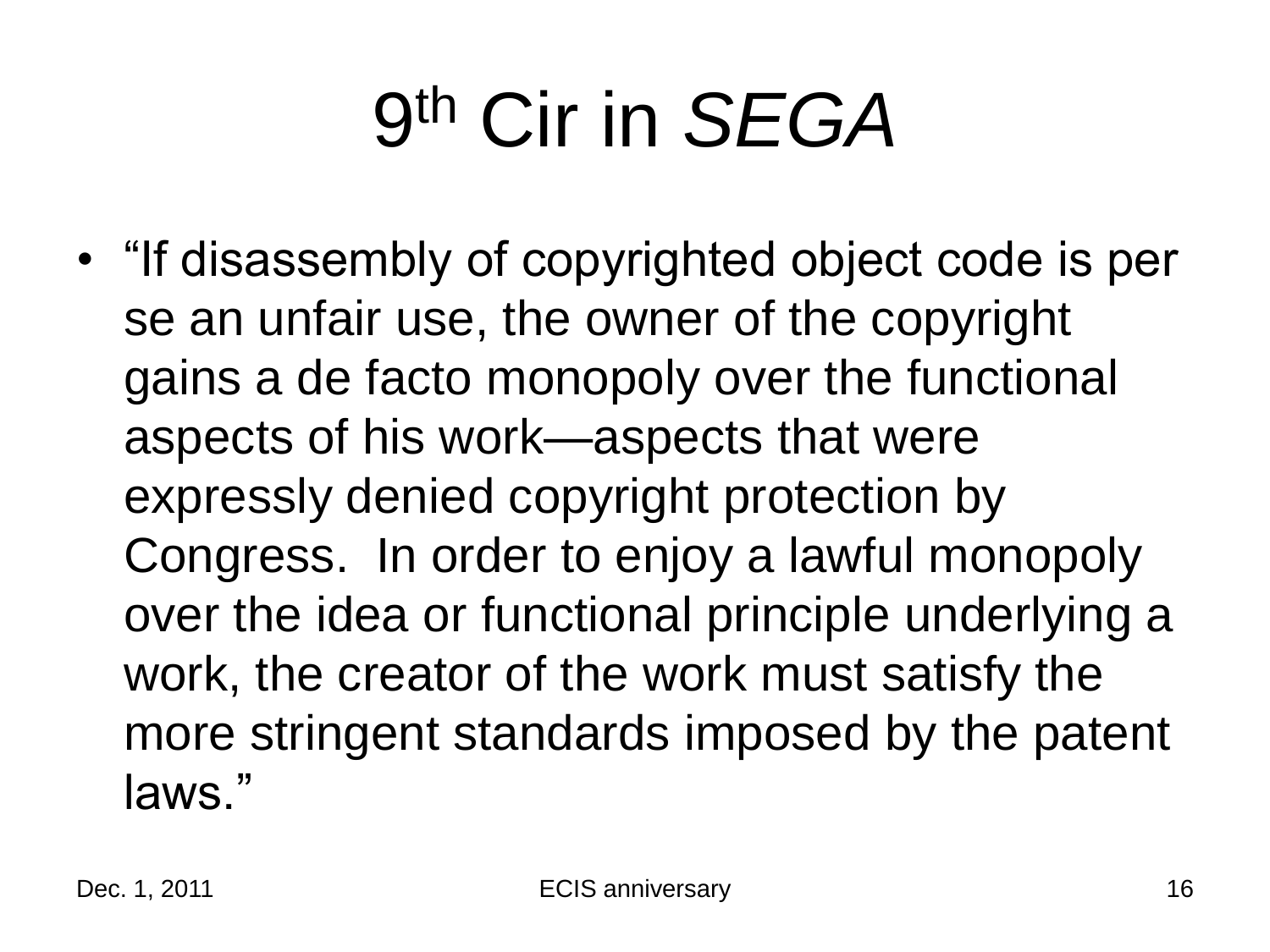# LOTUS v. BORLAND (1995)

- Same legal issues as *SAS v. WPL*
	- Borland's Quattro Pro emulated the functionality of Lotus 1-2-3
	- Borland copied the Lotus macro language from L's manuals, reimplemented in independently written code the Lotus macro system so that Lotus customers who had constructed macros could continue to execute them if switched to QP
	- Copying of command hierarchy was necessary to enable macro compatibility
- Relying on *Whelan*, DCT ruled vs. Borland
- CT AP reversed, rejecting *Whelan*-like argument – Borland only copied un-©'ble methods of operation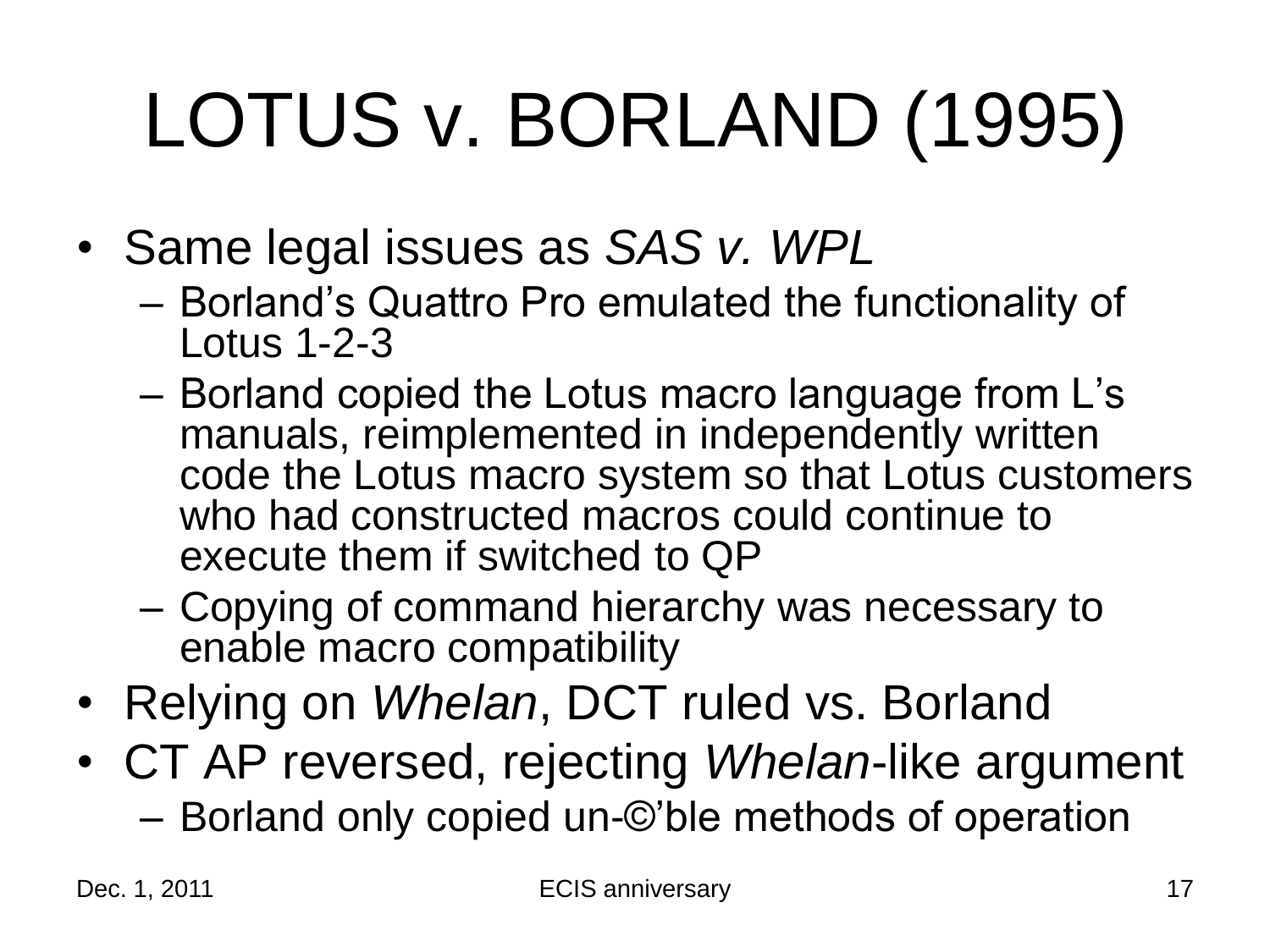#### SAS v. WPL

- UK High Court ruled that WPL did not infringe SAS © because similarities were due to unprotectable elements:
	- Program behavior/functionality
	- SAS programming language
	- Interfaces
- WPL offered consumers an independently written program that could accept same data inputs & produce same outputs
	- Scripts written by SAS customers could be executed on WPL's alternative platform
- Art 5(3) allows black-box reverse eng'g; 9(1) K restriction null & void
	- SAS's effort to override this by contract was unavailing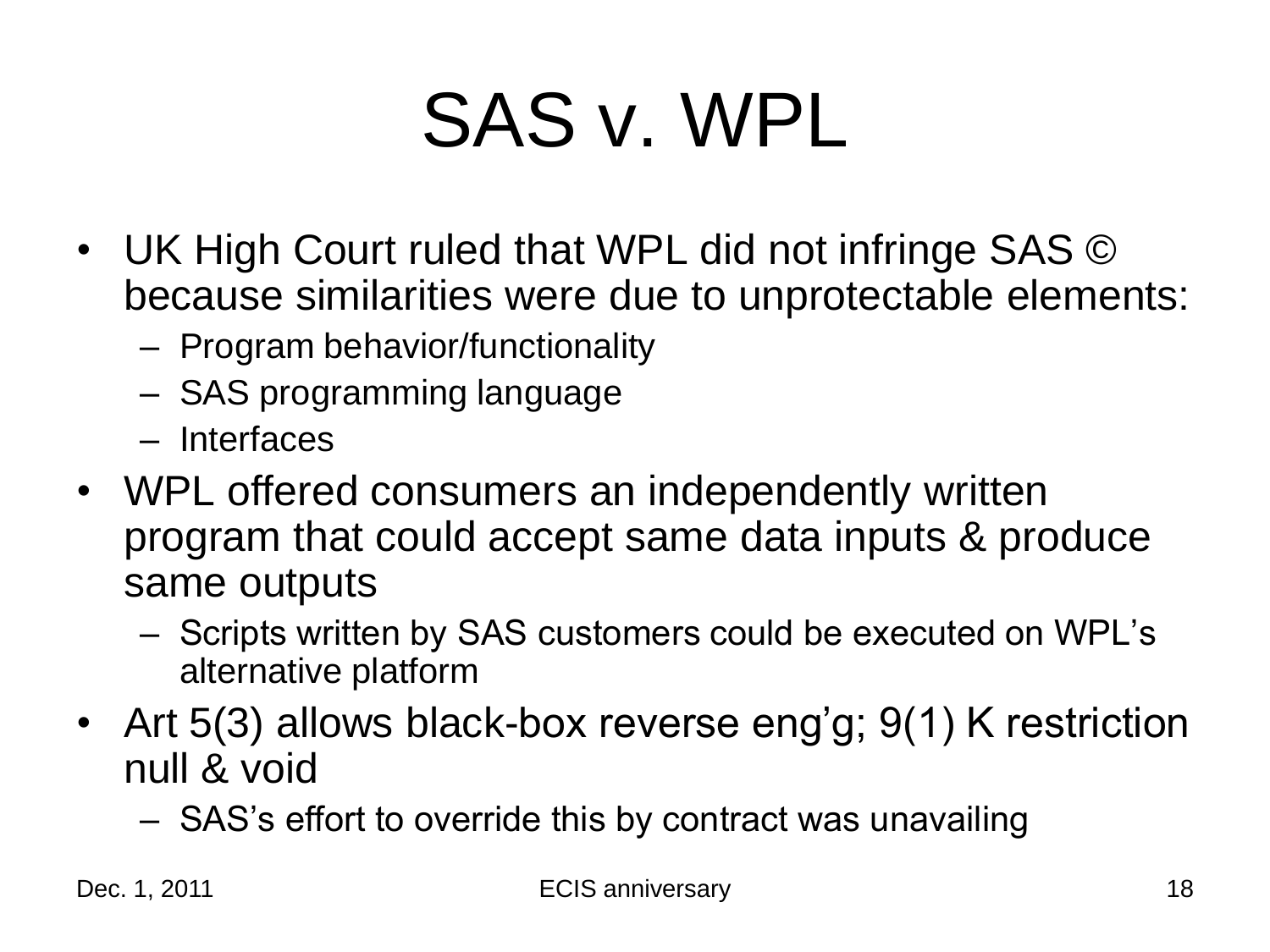## ARNOLD ON SW DIRECTIVE

- © protects SW as "literary work"
	- Functional behavior of SW is not part of program "expression," not analogous to plots of novels
	- SW directive should be construed in light of TRIPS which excludes methods of operation & mathematical concepts in SW
	- SAS behavior = methods of operation
- SW Directive identifies programming languages as among the elements that may be unprotectable ideas
	- Satisfied that SAS language qualified as programming language that should be excluded from © in this case
- Legislative history of SW directive reveals that IFs were intended to be excluded from ©
	- Data formats & syntax were functioning as IFs in this case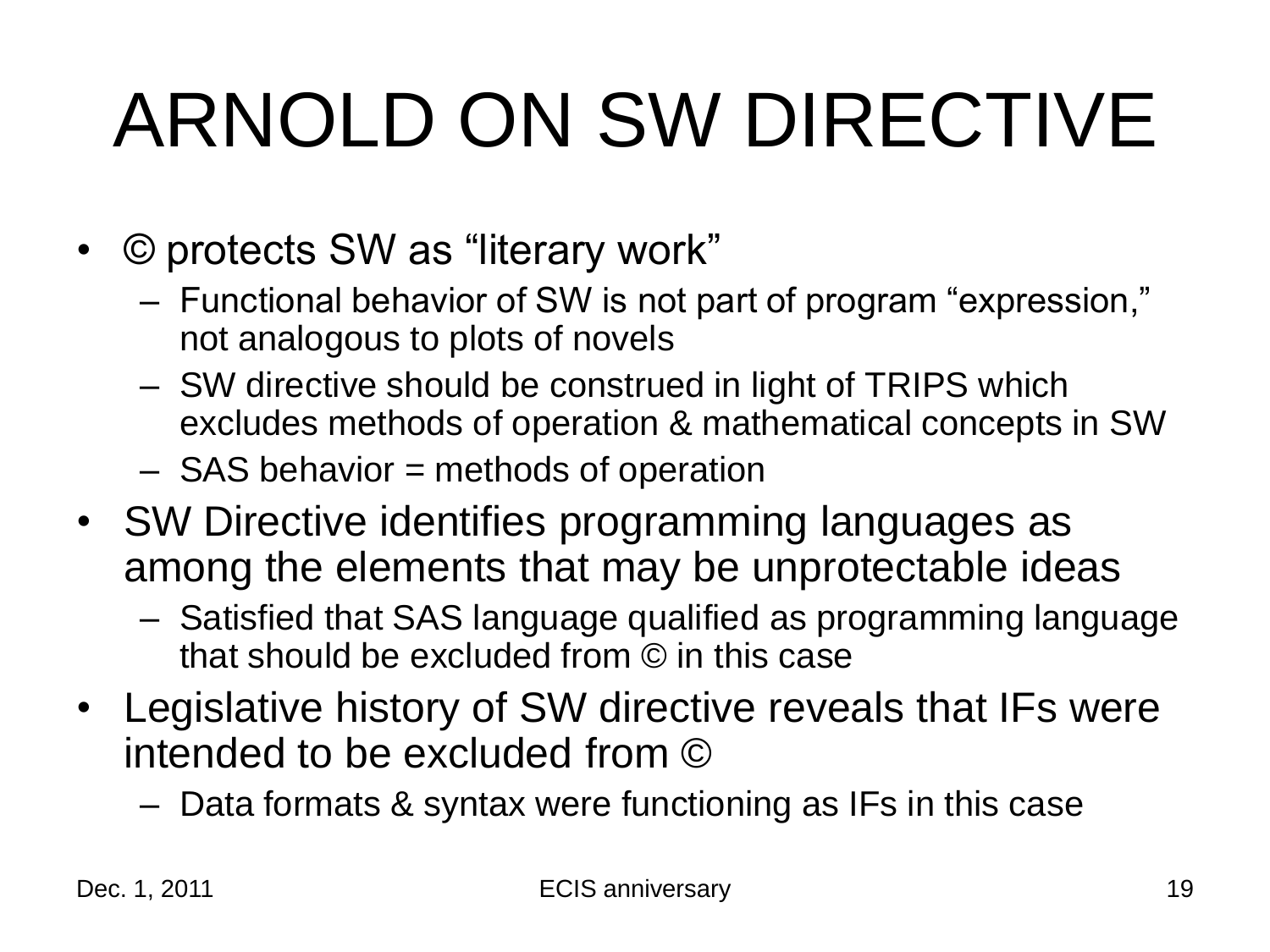### AG BOT'S OPINION

- Program functionalities are not part of program's expression under the SW Directive:
	- ―To accept that a functionality of a computer program can be protected as such would amount to making it possible to monopolize ideas to the detriment of tech'l progress & industrial development."
- Interprets SW Directive as excluding programming languages from the scope of ©:
	- ―A programming language devises specific methods to be used and facilitates the thinking necessary in order to write & formalize computer source programs."
	- Programming language is "the means which permits expression to be given, not the expression itself"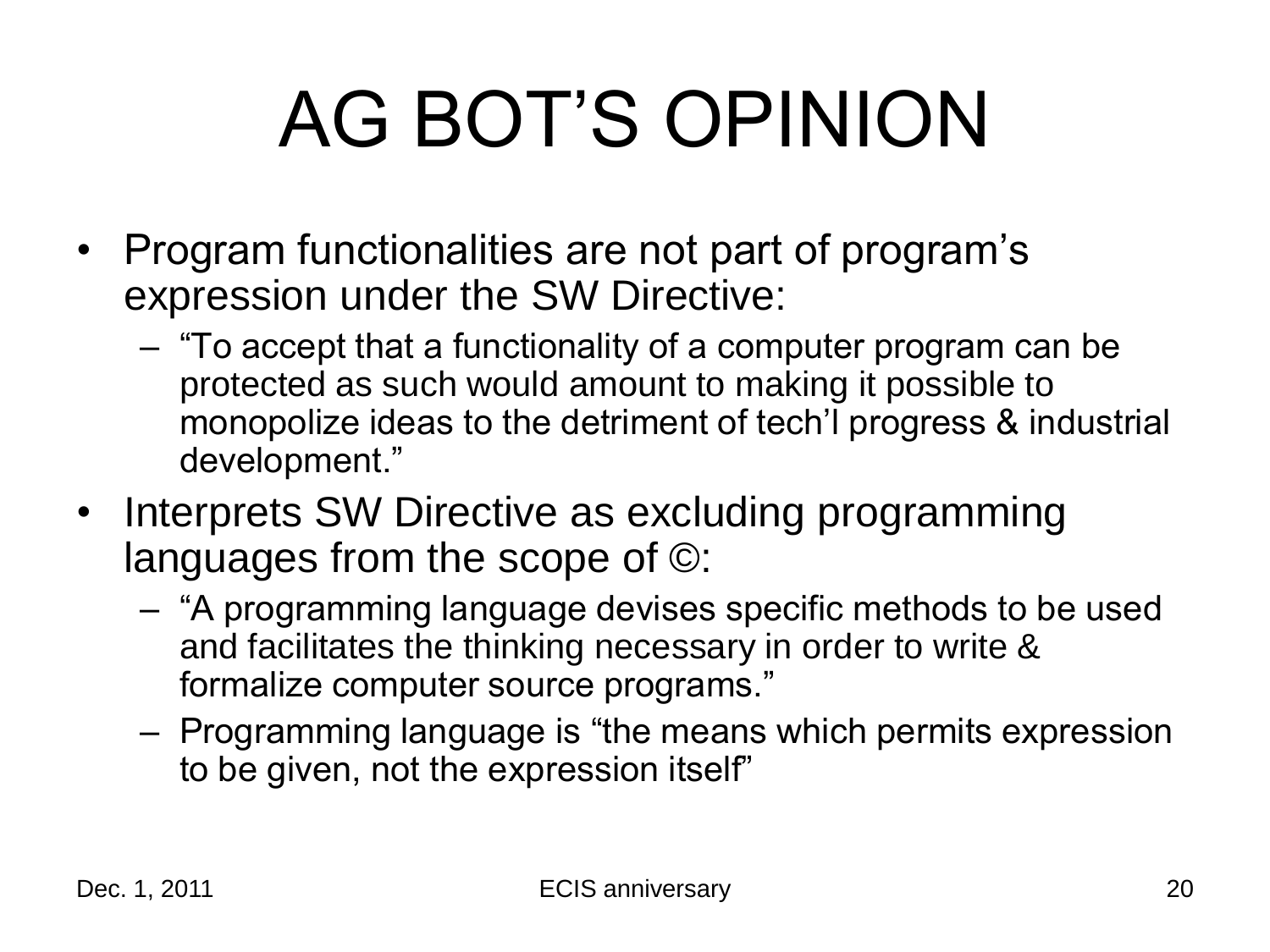# AG BOT ON INTERFACES

- Notes that data formats are akin to blank forms to be filled in by customers
- Somewhat muddled about the SW Directive as to IFs
	- Directive does not exclude interfaces from © protection as such
	- Yet it indicates that ideas & principles underlying IFs may be unprotectable
- Erroneously assumes that WPL decompiled SAS code to get access to IF information
	- High Court expressly found that no decompilation had occurred (p. 69)
- Yet, it indicates (p. 90) that it may be OK to reproduce file formats if necessary to interop'ity and expression from the program is not copied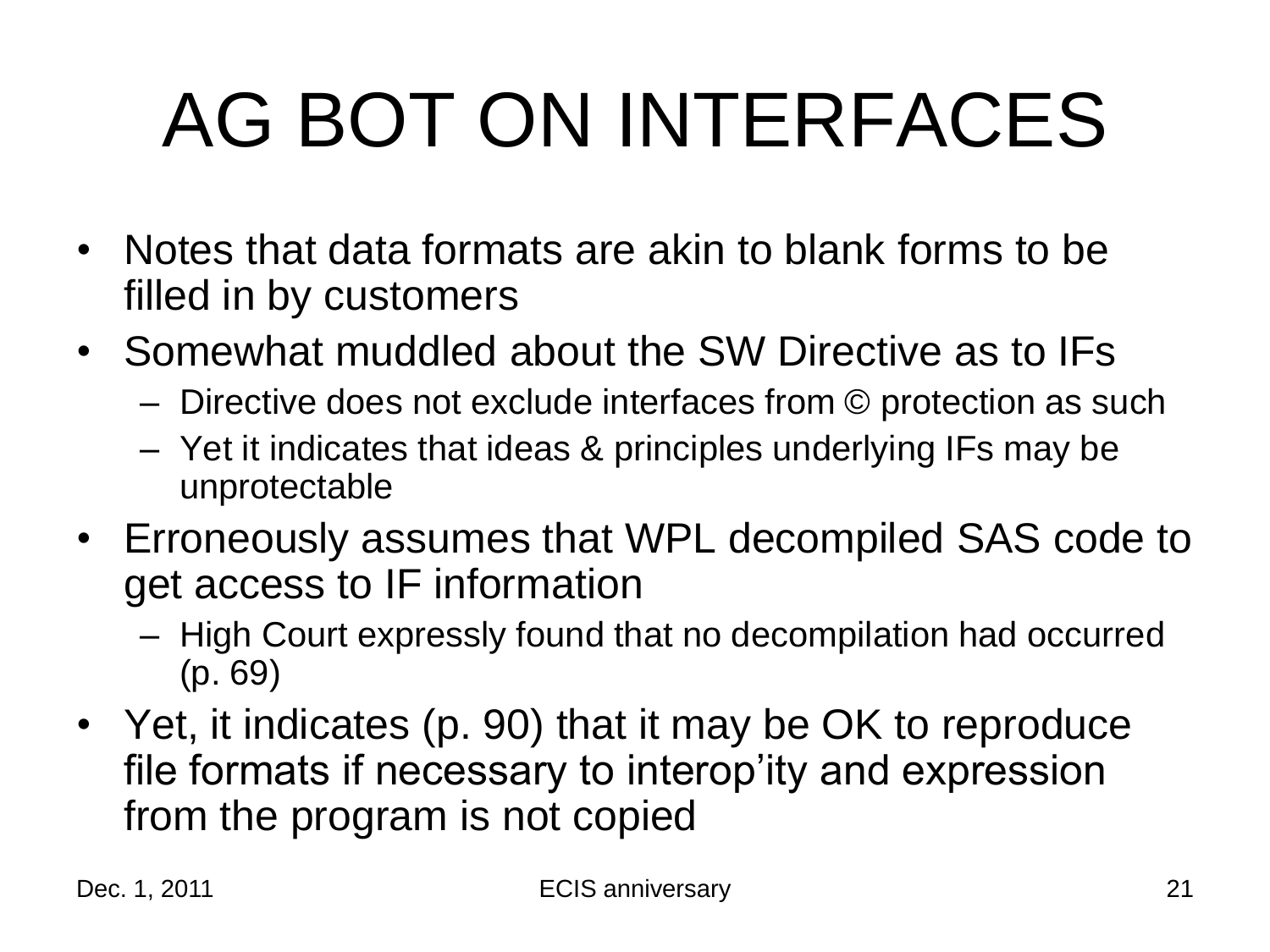### TYING ISSUES TOGETHER?

• In order for scripts written in SAS language to interoperate with SAS platform or alternative platform (e.g., WPL's), data inputs must be in the precise format designed by SAS to yield same outputs

– Thus, they are serving as program IFs

- WPL has emulated SAS program behavior to enable those who have written scripts in the SAS language to have these scripts interoperate
	- The language is thus an essential element to the interoperation of the scripts with the platform
	- No copying of expression from the SAS program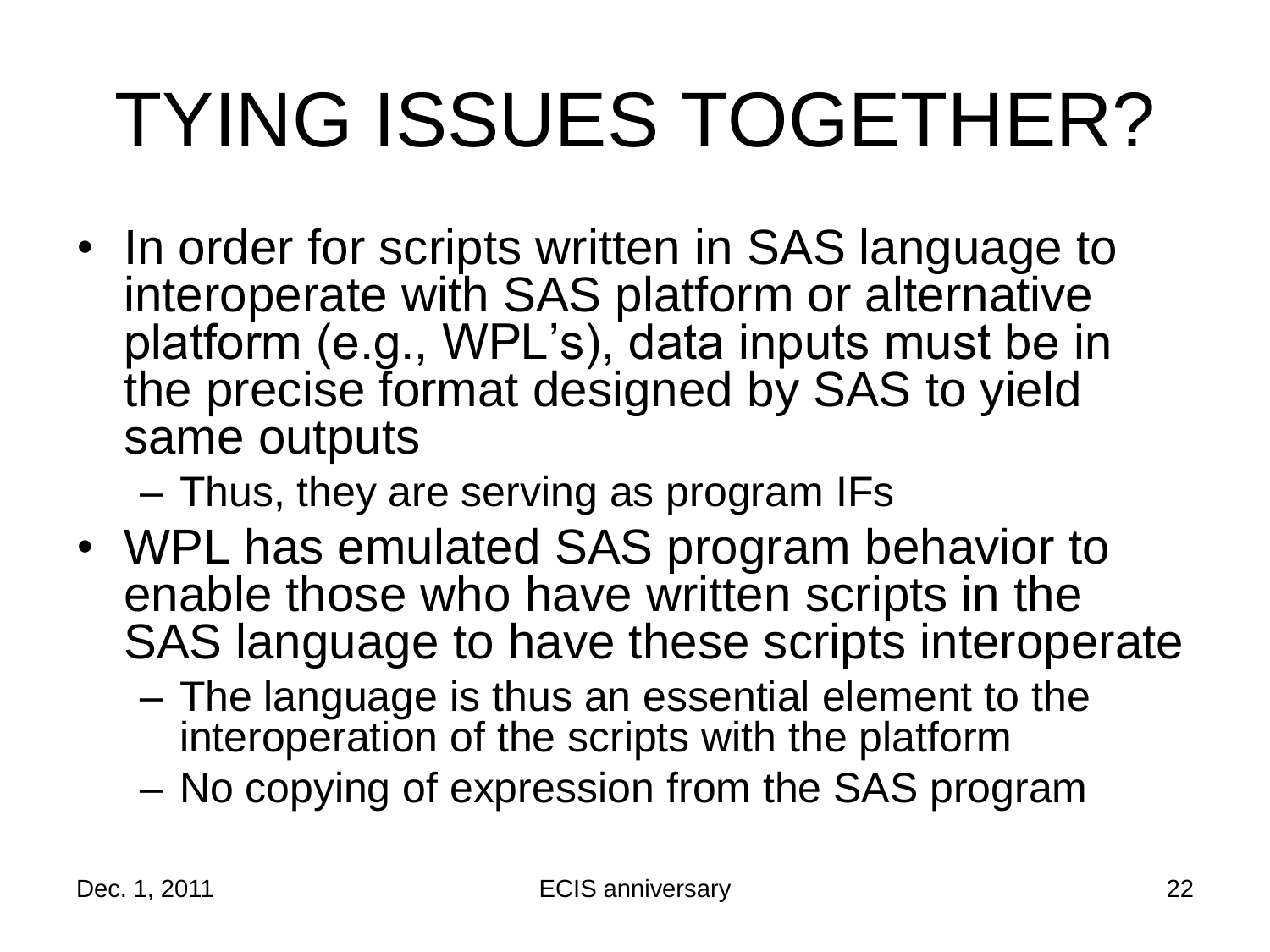## ANALOGY TO *EC v. MS*?

- *SAS v WPL* similar to the one-way v. two-way interoperability issue in EC case vs. Microsoft
	- MS was arguing that SW directive only meant to allow one-way interoperability (e.g., writing an application program that could interoperate with an OS)
	- EC contended that SW directive was meant to allow two-way interoperability (ie, Sun's OS could emulate the functionality of MS's OS and allow programs written for the MS OS to run on the Sun OS as well)
- *SAS* case is similar
	- SAS wants a rule that limits SAS scripts to interop'g with its platform
	- WPL wants to interoperate with SAS scripts & be drop-in replacement for SAS platform